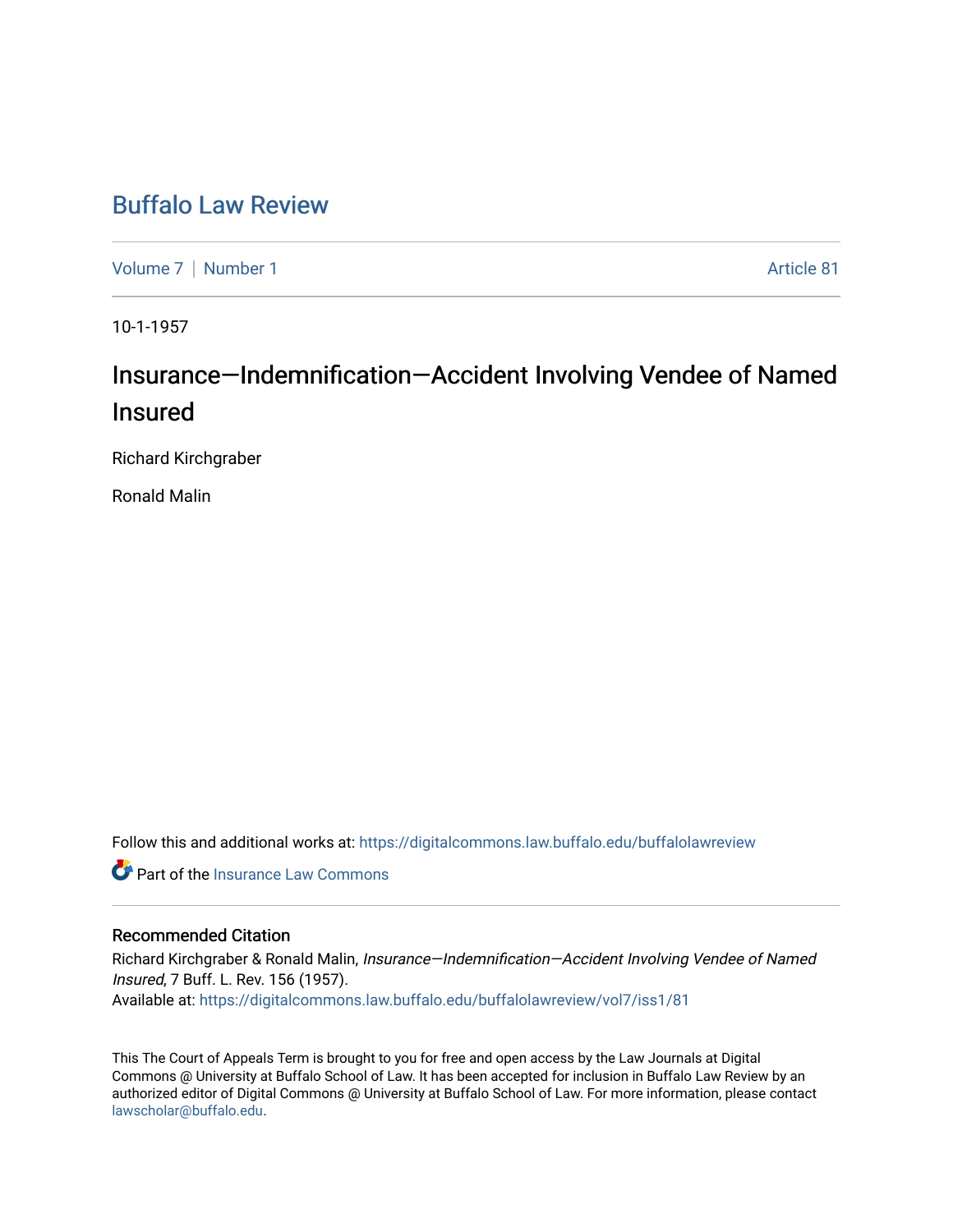#### *BUFFALO LAW REVIEW*

of the New York Insurance Law is incorporated and made part of the contract.<sup>20</sup> Thus, the sole question remaining is whether the legislature intended section **167** (3) of the New York Insurance Law to apply to accidents between spouses which occur in any state covered by the insurance policy or is limited solely to accidents occurring in New York State.

Prior to the enactment of section **57** of the New York Domestic Relations Law, which created tort liability between spouses, an action for the negligent operation of an automobile could not be maintained between spouses, unless the cause of action arose and was brought in a foreign jurisdiction which recognized tort actions by one spouse against the other.<sup>21</sup> The defendant contended that since section **167** (3) of the New York Insurance Law and section 57 of the New York Domestic Relations Law were enacted simultaneously the sole intention of the legislature was to protect insurance companies from the new liability created in New York by the amendment to the Domestic Relations Law, and not to affect liability which previously existed in other states.

In refusing the construction offered by the defendant the Court held that section **167** (3) of the New York Insurance Law was not susceptible of such an interpretation. Where a statute is unambiguous in its terms there is no need to resort to rules of construction; but the court will literally construe the statute to best accomplish the legislative intent.<sup>22</sup> Since the reason for the enactment of this section was to protect against the danger of collusive actions between spouses the Court felt that the legislature must have intended to include the possibility of collusive actions even where the cause of action arose outside the state.

#### Indemnification-Accident Involving Vendee **Of** Named Insured

During the past term, the Court of Appeals had two interesting opportunities to determine the liability of an insurer of a vendor of a motor vehicle who permits his vendee to retain the vendor's license plates on the purchased vehicle, during which time the machine caused injury to another.

In *Phoenix Insurance Company v. Guthiel*,<sup>23</sup> The Court held that since the vendor-insured had permitted the vendee to use the vendor's plates, contrary to law,<sup>24</sup> the vendor would be estopped from denying ownership.<sup>25</sup> The Court reasoned that the estoppel against the vendor-insured, for purposes of determining his liability to the injured party, should not carry over to the insurer. The policy indemnified the insured for liability arising out of the "ownership, maintenance or

<sup>20.</sup> Stumpf v. Hallahan, 185 N.Y. 550, 77 N.E. 1196 (1906).

<sup>21.</sup> Mertz v. Mertz, **271** N.Y. 466, 3 N.E.2d 597 (1936).

<sup>22.</sup> Tishman v. Sprague, 293 N.Y. 42, 55 N.E.2d 858 (1944).

**<sup>23.</sup>** 2 N.Y.2d 584, 161 N.Y.S.2d 874 (1957). 24. N.Y. **VEHICLE AND** TRAFFIC **LAw** §61. **25.** Shuba v. Greendonner, 271 N.Y. 189, 2 N.E.2d 531 (1936).